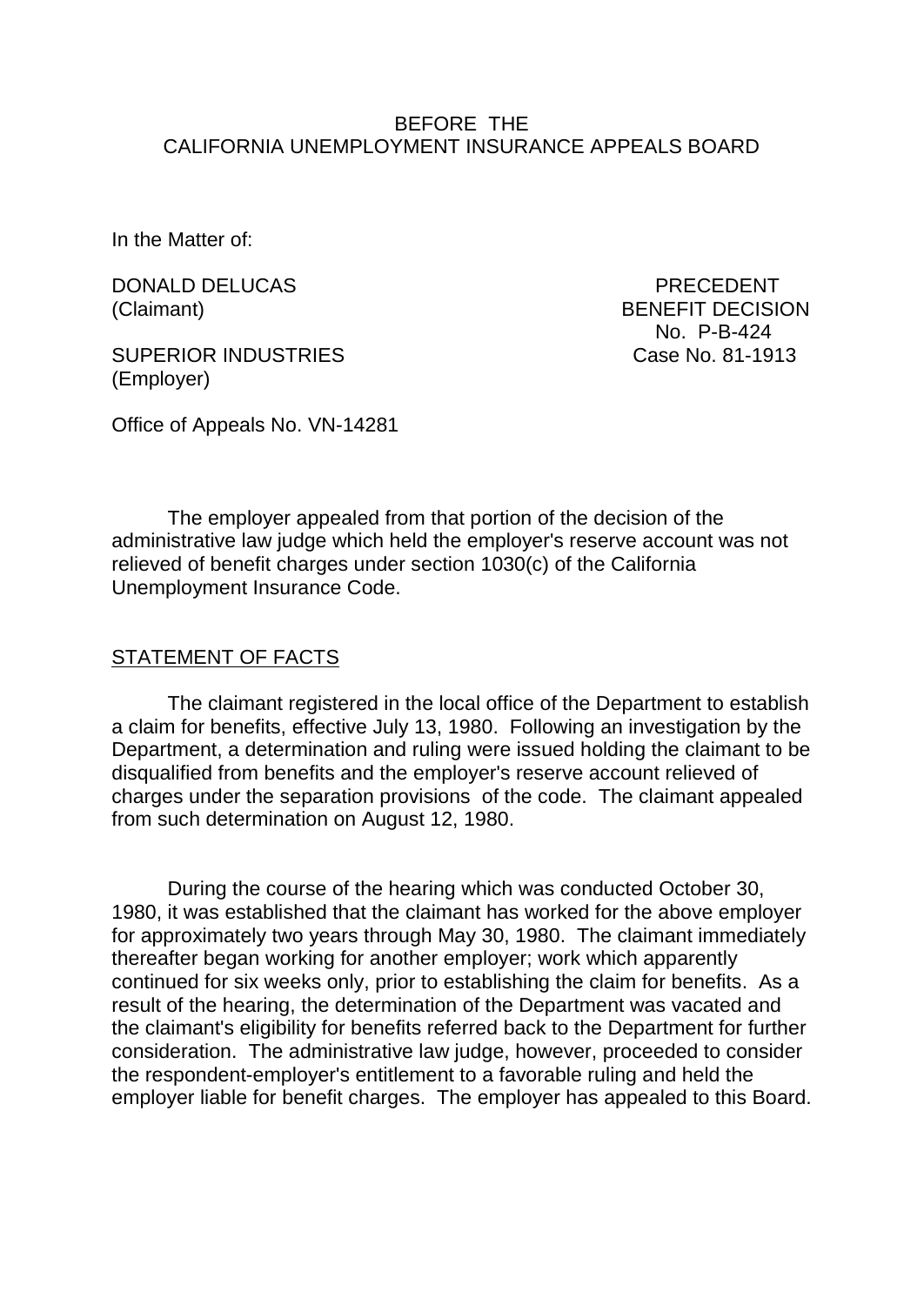### REASONS FOR DECISION

The issue presented herein is procedural in scope; specifically, where it is found that the determination under appeal by a claimant erroneously refers to other than a last employer and is vacated, does the administrative law judge have jurisdiction to consider the merits of the ruling related thereto?

Section 1030 of the code, insofar as relevant, provides as follows:

"(a) Any employer who is entitled under Section 1327 to receive notice of the filing of a new or additional claim may, within 10 days after mailing of such notice, submit to the department any facts within its possession disclosing whether the claimant left such employer's employ voluntarily and without good cause or was discharged from such employment for misconduct connected with his or her work, or whether the claimant was a student employed on a temporary basis and whose employment began within, and ended with his or her leaving to return to school at the close of, his or her vacation period, or whether the claimant left such employer's employ to accompany his or her spouse to or join her or him at a place from which it is impractical to commute to such employment, to which a transfer of the claimant by the employer is not available, and at which the spouse has secured employment. The period during which the employer may submit such facts may be extended by the director for good cause.

"(b) Any base period employer who is not entitled under Section 1327 to receive notice of the filing of a new or additional claim and is entitled under Section 1329 to receive notice of computation may, within 15 days after mailing of such notice of computation, submit to the department any facts within its possession disclosing whether the claimant left such employer's employ voluntarily and without good cause or was discharged from such employment for misconduct connected with his or her work, or whether the claimant was a student employed on a temporary basis and whose employment began within,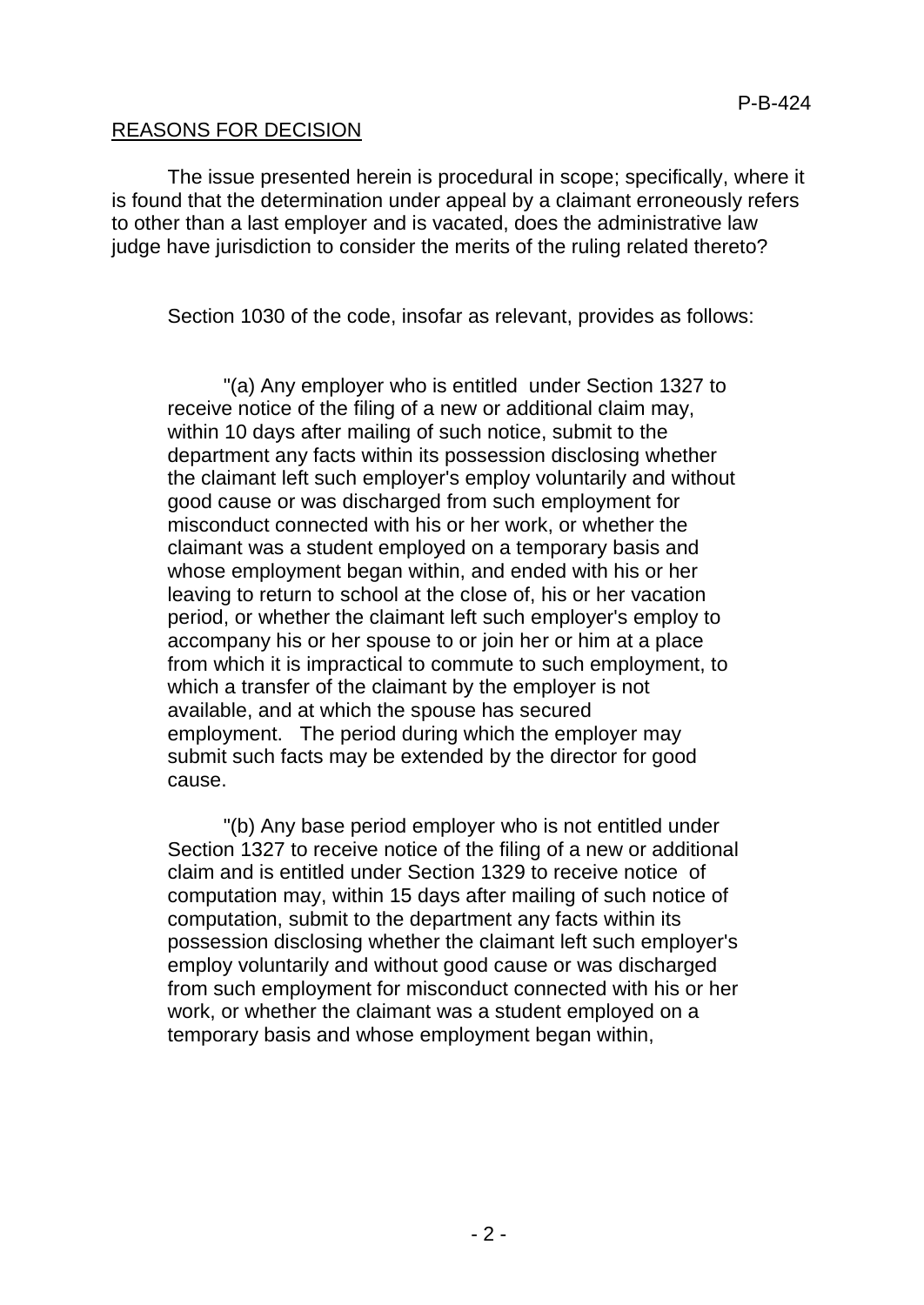and ended with his or her leaving to return to school at the close of, his or her vacation period, or whether the claimant left such employer's employ to accompany his or her spouse to or join her or him at a place from which it is impractical to commute to such employment, to which a transfer of the claimant by the employer is not available, and at which the spouse has secured employment. The period during which the employer may submit such facts may be extended by the director for good cause.

"(c) The department shall consider such facts together with any information in its possession and promptly notify the employer of its ruling as to the cause of the termination of the claimant's employment. The employer may appeal from a ruling or reconsidered ruling to a referee within 20 days after mailing or personal service of notice of the ruling or reconsidered ruling. The 20-day period may be extended for good cause, which shall include, but not be limited to, mistake, inadvertence, surprise, or excusable neglect. The director shall be an interested party to any appeal. The department may for good cause reconsider any ruling or reconsidered ruling within either five days after the date an appeal to a referee is filed or, if no appeal is filed, within 20 days after mailing or personal service of notice of the ruling or reconsidered ruling, except that any ruling or reconsidered ruling which relates to a determination which is reconsidered pursuant to subdivision (a) of Section 1332 may also be reconsidered by the department within the time provided for reconsideration of such determination." (Emphasis ours)

\* \* \*

An equally pertinent provision of the code reads as follows:

"1031. No ruling made under Section 1030 may constitute a basis for the disqualification of any claimant but a determination by the department made under the provisions of Section 1328 may constitute a ruling under Section 1030."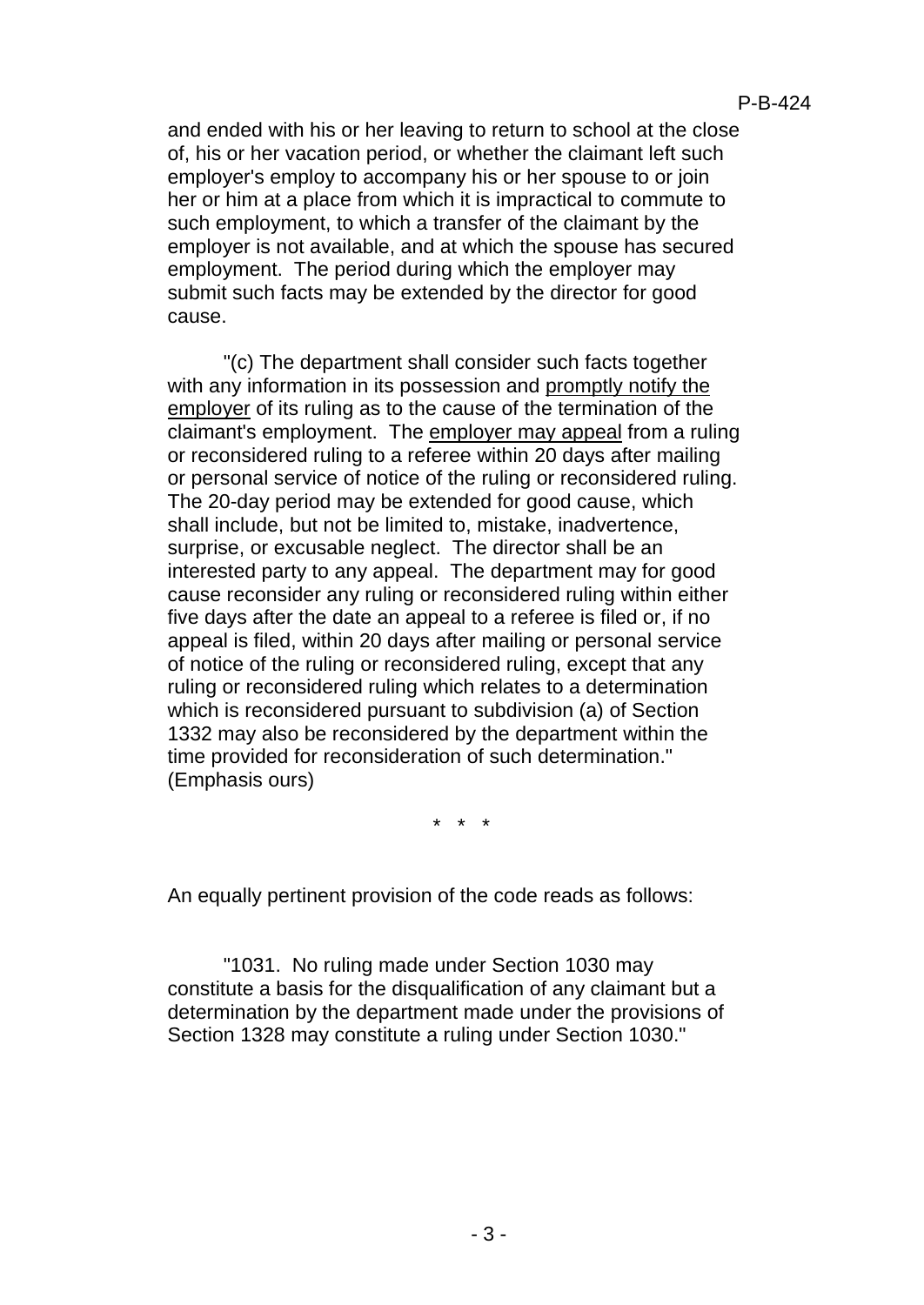It is clear from the literal reading of the foregoing provisions that where a claimant's entitlement to benefits is questioned under section 1327 of the code, an appeal by the claimant will of necessity place in issue an employer's corresponding ruling which was issued pursuant to section 1030(a) of the code. However, section 1030 essentially provides that notice of a ruling shall be issued only to the employer unless directly related to the determination involving the claimant. Where an employer is not the last employer but rather a base period employer only, the Department issues a ruling to such employer only. The claimant is not entitled to any such notice of ruling and has no rights of appeal.

In the circumstances under review the claimant's entitlement to benefits could not be decided at the time of the hearing inasmuch as the Department had proceeded under a misconception as to the proper last employer (section 1256.3, California Unemployment Insurance Code). With the vacating of the determination relating to the claimant's eligibility, the claimant had no right of appeal and the ruling of the Department, irrespective of the basis upon which it was issued, was no longer in issue. Without reference to the correctness or incorrectness of such ruling the administrative law judge was without jurisdiction to consider the merits, inasmuch as there was no appeal then pending. The propriety of vacating the determination and referring the question of the claimant's eligibility back to the Department is unquestioned. The rights of the employer and the claimant, however, are severable and vacating the determination would have no bearing upon the ruling, irrespective of whether such ruling is set forth as a part of the determination or was issued as a separate document (Appeals Board Decision No. P-B-421).

In purporting to consider the merits of the ruling therefor, the administrative law judge assumed jurisdiction which had never been granted and the decision purporting to reverse such ruling is a nullity.

To permit the instant decision to stand would in effect confer upon the claimant the right to appeal any ruling issued to any employer, a right which was never intended by the legislature in a matter beyond the interest of the claimant.